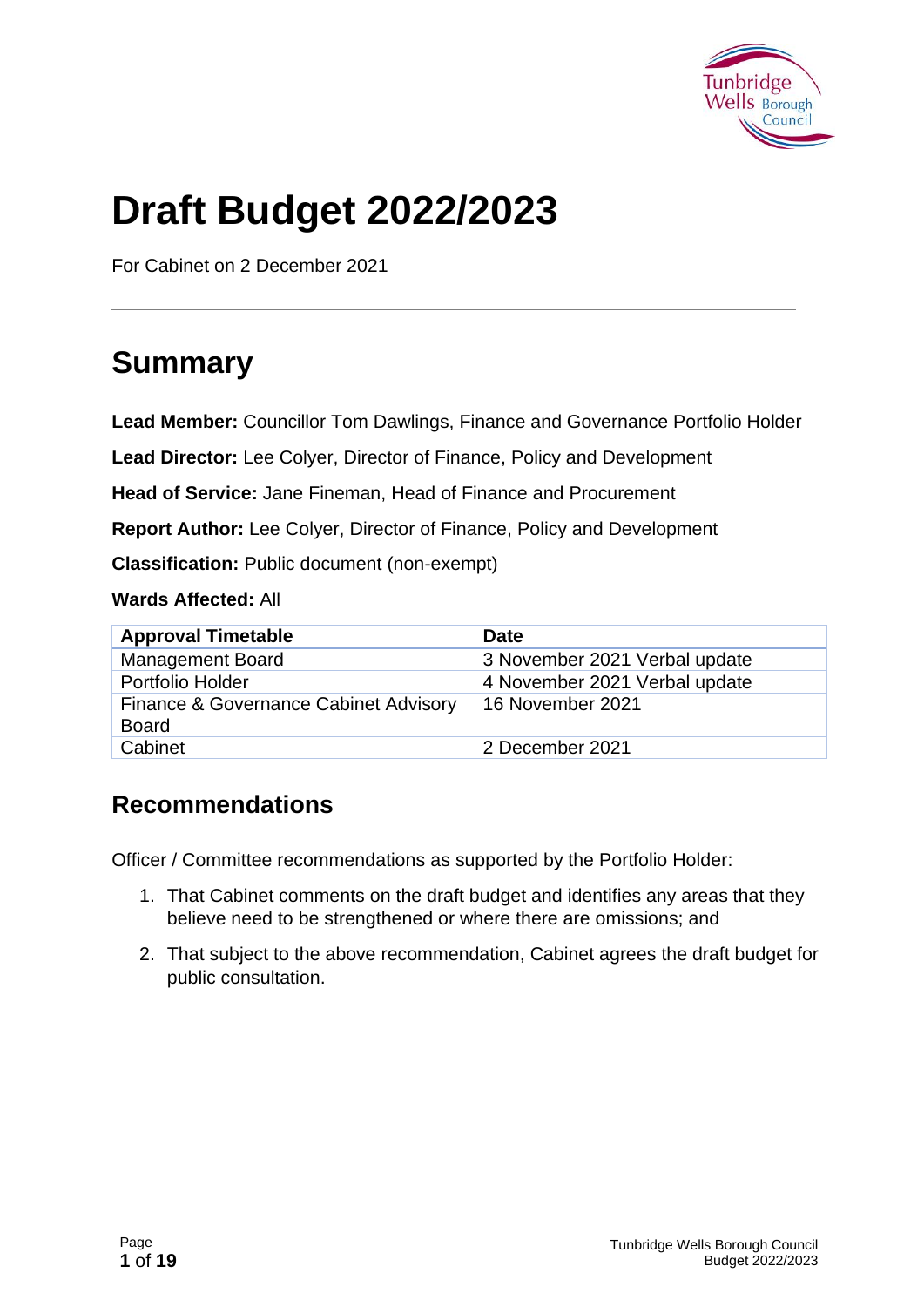

### **1. Purpose of Report and Executive Summary**

- 1.1 This report outlines the assumptions that have been built into the draft budget for 2022/23.
- 1.2 The draft budget assumes that the impact of the pandemic remains stable with no further adverse consequences or economic restrictions. It is also assumed that there are no adverse financial consequences from either the Local Government Settlement or the Spending Review.
- 1.3 The draft budget includes significant reductions to the Council's income from the pandemic and additional cost pressures largely because of rising inflation, labour shortages and supply chain disruption. The situation continues to be fluid and further significant variances can occur across the Council's budget.
- 1.4 The Council currently has a draft budget gap of £2,066,000 which it is proposed to balance through the temporary reallocation of reserves, this will provide time to gather the data and better understand the demand for local services. This approach will provide reassurance to residents and local businesses and avoid significant changes to services during this uncertain time. When the picture is clearer it will be necessary for the Council to rebalance its finances to reflect the lower level of income available and to determine the range and quality of services that can be afforded.
- 1.5 For 2022/23 Revenue Support Grant for this Council is expected to remain at zero and at the time of writing there are no firm details of government financial support. These will be set out in the Provisional Local Government Finance Settlement expected in early December 2021.
- 1.6 The longer the economic disruption and health issues persist the more fundamental the impact will be on residents, businesses and visitors to the borough.
- 1.7 The draft budget is a projection and following approval it will be published on the Council's website for consultation.

### **2. Introduction and Background**

2.1 Cabinet received the first report leading to the setting of the 2022/23 budget at the meeting on 29 July 2021 entitled Budget Projection and Strategy which had also been considered by the Finance & Governance Cabinet Advisory Committee (F&GCAB). This was followed by the Budget Update report on 28 October 2021 which had also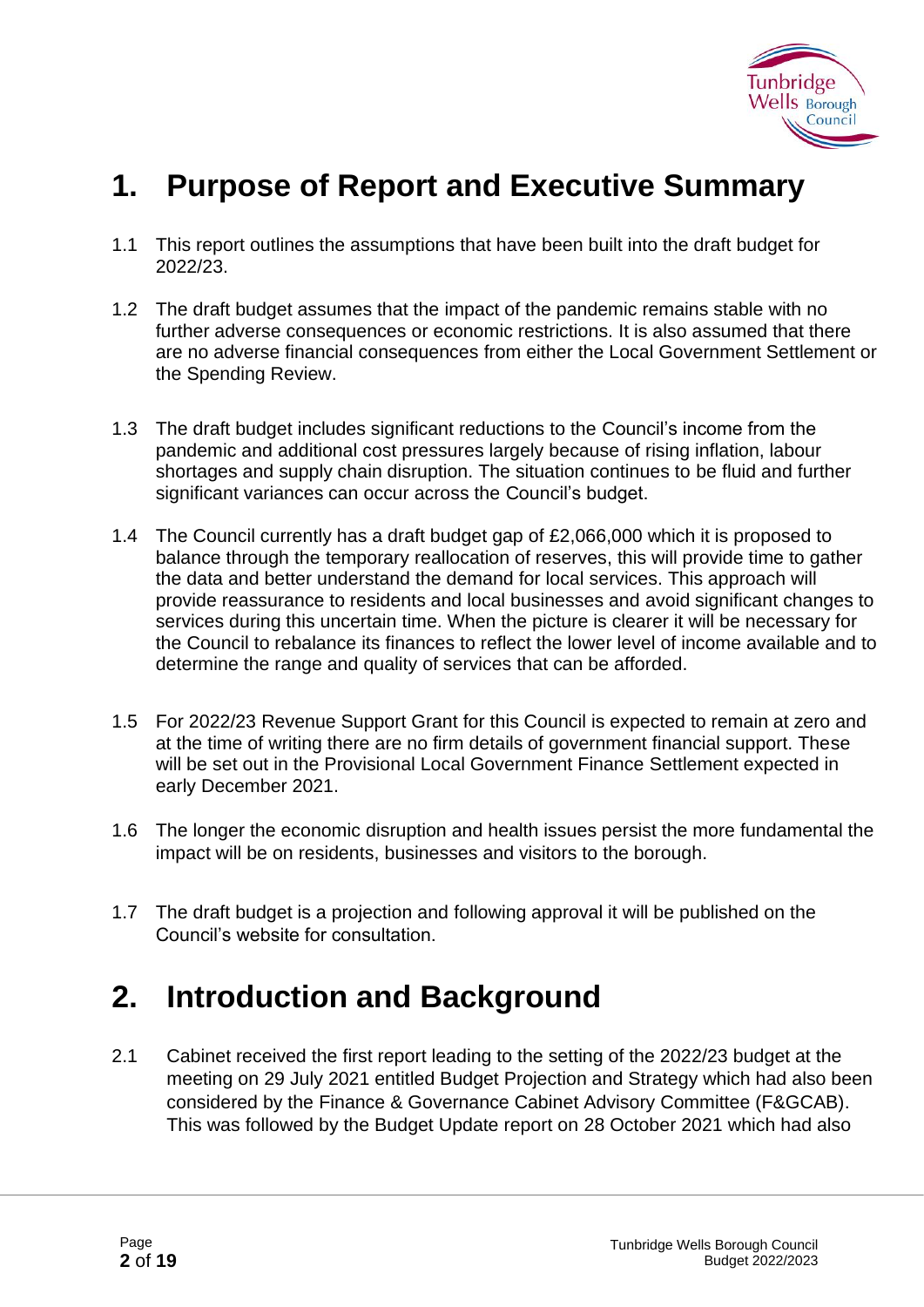been considered by the F&GCAB and included a detailed financial benchmarking exercise.

### **Spending Review (SR21)**

- 2.2 On 27 October 2021 the Chancellor announced the outcome of the 2021 Spending Review which gives an indication of how local governments' funding will be constructed over the next three years 2022/23 to 2024/25. There are some significant gaps that will not be resolved until the Department for Levelling Up Housing and Communities (DLUHC) publishes the Provisional Local Government Finance Settlement in early December 2021.
- 2.3 The Spending Review headlines for Local Government are;
	- Core Spending Power to increase by an average of 3 per cent in real terms each year. TWBC spending power is likely to be flat due to the reduction in New Homes Bonus and relatively low levels of council tax income.
	- Council Tax threshold for shire districts is expected to remain at 2 per cent or £5.
	- The business rate multiplier will be frozen at 49.9p.
	- Councils will receive compensation for the increase in National Insurance Contributions from April 2022.
- 2.4 The Departmental Expenditure Limit (DEL) will determine how much funding is to be allocated to Local Government. Individual councils' allocations are known as Settlement Funding Allocations (SFA) and will flow through either the Baseline Funding Level or Revenue Support Grant.

#### **New Homes Bonus (NHB)**

- 2.5 The NHB scheme was introduced by the Government in 2011 as a "powerful, predictable, permanent incentive to reward the delivery of housing growth", funded by a £900 million top-slice of Revenue Support Grant.
- 2.6 Since 2011 various amendments have been made to dilute the financial incentive and in advance of consulting on changes the Government announced that in effect the current scheme will be phased out. The official position remains that no decision has been made on the future of NHB.
- 2.7 The Council is expected to just receive the remaining legacy payment of £222,000 in 2022/23. This is illustrated below: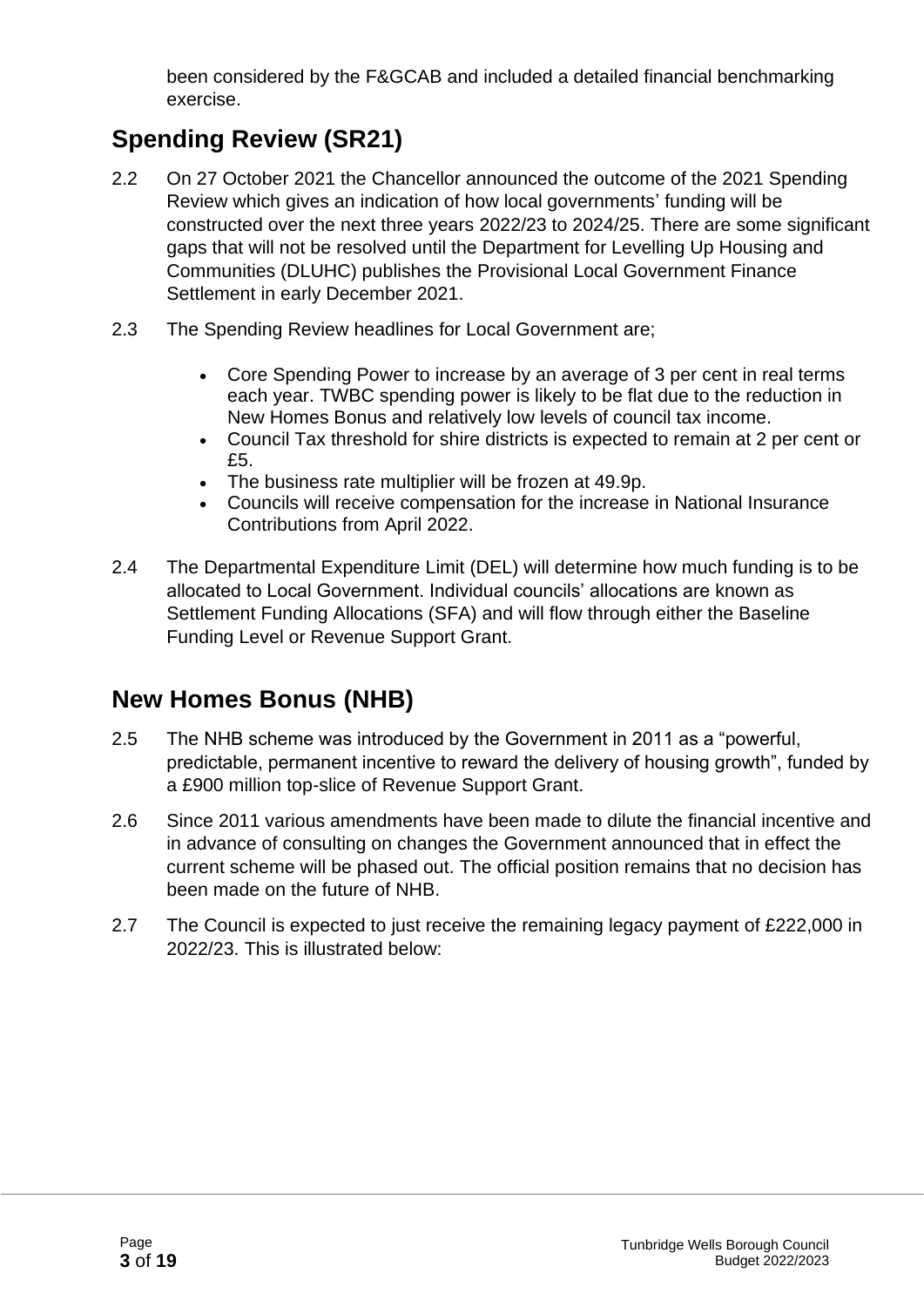| Year 11 - Net                    | 16/17<br>£000s | 17/18<br>£000s | 18/19<br>£000s | 19/20<br>£000s | 20/21<br>£000s | 21/22<br>£000s<br>454 | 22/23<br>£000s |
|----------------------------------|----------------|----------------|----------------|----------------|----------------|-----------------------|----------------|
| Year 10 - Net<br>Year 9 - Net    |                |                |                | 222            | 571<br>222     | 222                   | 222            |
| Year 8 - Net                     |                |                | 184            | 184            | 184            | 184                   |                |
| Year 7 - Net                     |                | 183            | 183            | 183            | 183            |                       |                |
| Year 6                           | 554            | 554            | 554            | 554            |                |                       |                |
| Year 5                           | 135            | 135            | 135            |                |                |                       |                |
| Year 4                           | 96             | 96             |                |                |                |                       |                |
| Year <sub>3</sub>                | 390            | 390            |                |                |                |                       |                |
| Year <sub>2</sub>                | 339            |                |                |                |                |                       |                |
| Year 1                           | 259            |                |                |                |                |                       |                |
| <b>NHB Allocation</b>            | 1,773          | 1,358          | 1,056          | 1,143          | 1,160          | 860                   | 222            |
| <b>NHB in Budget</b>             | 1,773          | 1,358          | 1,056          | 921            |                |                       | 222            |
| NHB to/(from)<br><b>Reserves</b> | 0              | $\overline{0}$ | $\mathbf 0$    | 222            | 1,160          | 860                   | $\overline{0}$ |

2.8 Since the creation of NHB this Council has received tens of millions of pounds less funding from NHB than neighbouring councils who have delivered far greater levels of house building which is shown below:



 $\Gamma$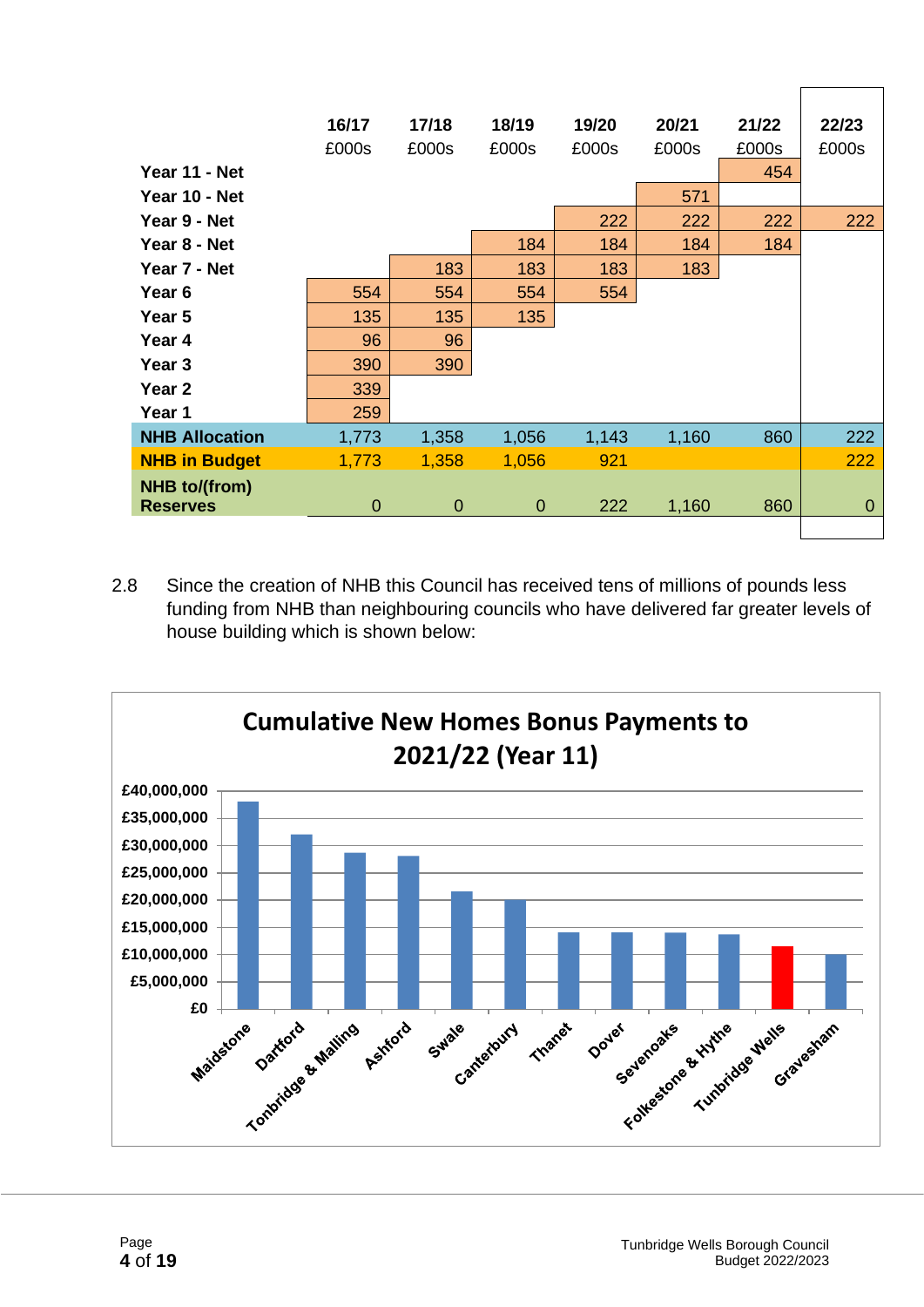#### **Retained Business Rates**

- 2.9 In July 2020 HM Treasury undertook a call for evidence on the fundamental review of the business rates system. The planned revaluation of business rates has been postponed until April 2023 and is to be based on the property market on 1 April 2021 so will reflect the impact of the Covid-19 pandemic on the commercial rental market.
- 2.10 It was expected that the reset of the business rates baseline, that determines the Settlement Funding Assessment for local authorities would take place in the autumn. However, councils have been invited to make submissions for business rates pools for 2022/23 which means that the reset will not occur.
- 2.11 The continuation of the Kent business rate pool using the existing baseline will enable this Council to continue to retain a greater share in the proceeds of business rates growth for a further year. The retained business rate growth share is shown below:

| <b>Type of Authority</b>   | <b>Local Business Rate</b><br><b>Growth Share</b> |  |
|----------------------------|---------------------------------------------------|--|
| <b>Districts</b>           | 40%                                               |  |
| <b>Kent County Council</b> | 9%                                                |  |
| Kent Fire & Rescue Service | 1%                                                |  |
| <b>Total</b>               | 50%                                               |  |
| <b>Government</b>          | 50%                                               |  |

2.12 The Council has prudently not included the proceeds of business rates growth within the base budget and transfers any receipts into reserves at year end. It is inferred within the spending review that there will not be a baseline reset until 2025/26 which will help this Council to continue to benefit for longer from the proceeds of growth.

#### **Financial Strategy – Covid-19 Pandemic**

- 2.13 The Covid-19 Pandemic is a health and financial emergency and unlike other events there is no historical data on which to make reliable forecasts. The crisis is having immediate effects on councils' budgets across the sector as a result of increases in expenditure and reductions in income from sales, fees and charges (SFCs) along with disruption to the overall economy.
- 2.14 Reductions in council tax and business rates collected will feed through to budgets over the medium-term.
- 2.15 From the outset of the crisis the s151 Officer formulated a financial strategy to reflect the fluid nature of the situation, to update projections monthly with Cabinet retaining the ability to revise the budget on a quarterly basis reflecting:
	- Actual monthly outturn of income and expenditure compared to budget forecasts,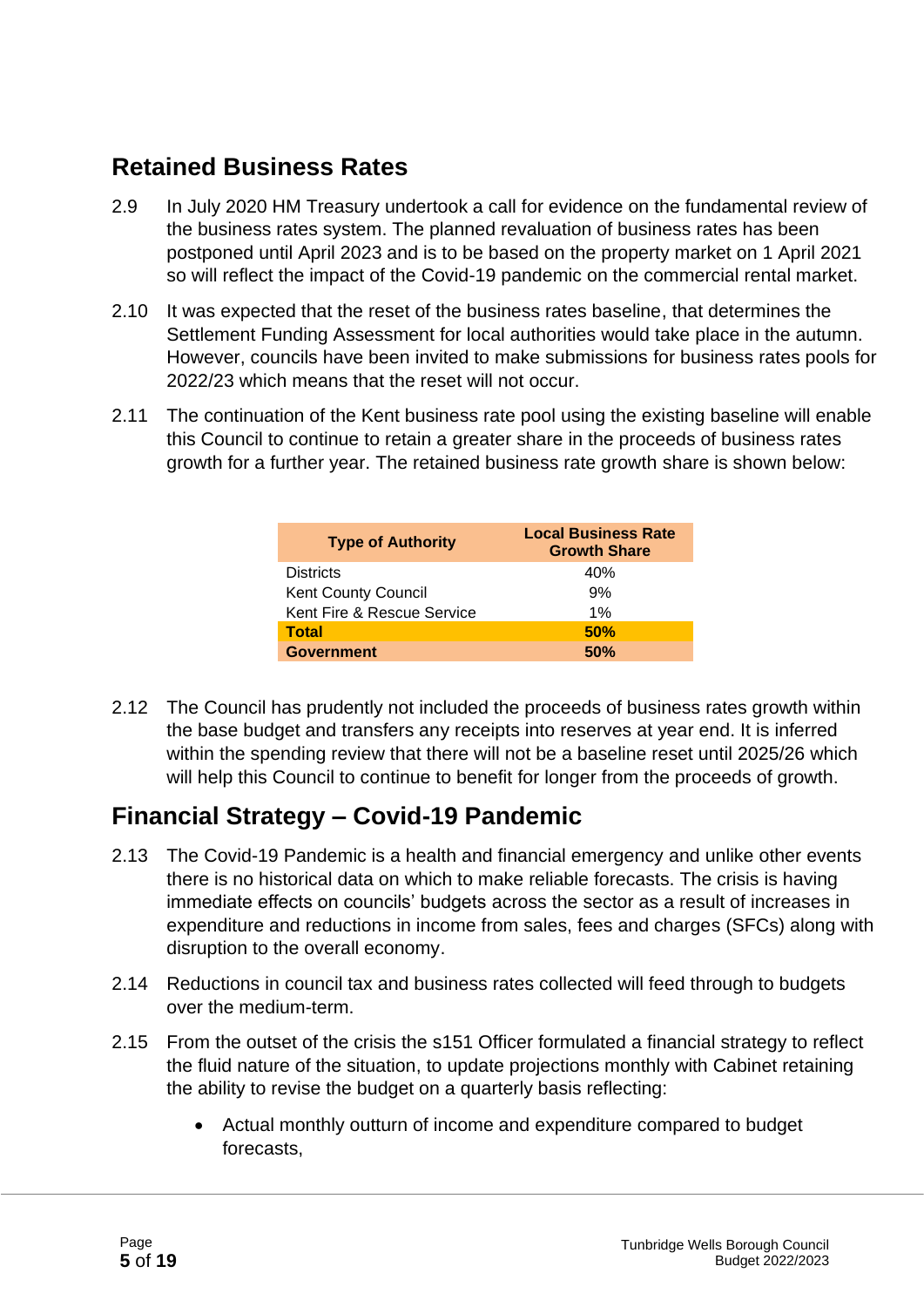- Economic data including unemployment, collection rates, business activity and local footfall; and
- Government support packages and other announcements.
- 2.16 This approach still holds true and accords with the Government's advice that councils should not make drastic budgetary decisions due to the pandemic and should use their reserves as the government will provide councils with the funds needed.

#### **National Economic Forecasts**

2.17 Alongside the Spending Review the Office for Budget Responsibility (OBR) published their Economic and Fiscal Outlook for October 2021. The economic forecasts show a strong recovery from last year's recession and a reduction in borrowing but with much higher levels of inflation.



2.18 Growth forecasts are much lower in the latter years of the spending review at 1.3 per cent in 2024 and 1.6 per cent in 2025, and then 1.7 per cent in 2026. This means that the economy will grow below its long-term trend of 2 per cent.

#### **Local Economic Forecasts**

2.19 The impact of coronavirus varies depending on the type of business and location of operation. The borough has been very resilient during previous recessions with the impact being less severe and the rate of recovery quicker than the national situation. However, disruption from the pandemic is being combined with labour shortages and supply chain issues which continues to create huge uncertainty and pressure points for residents and local businesses.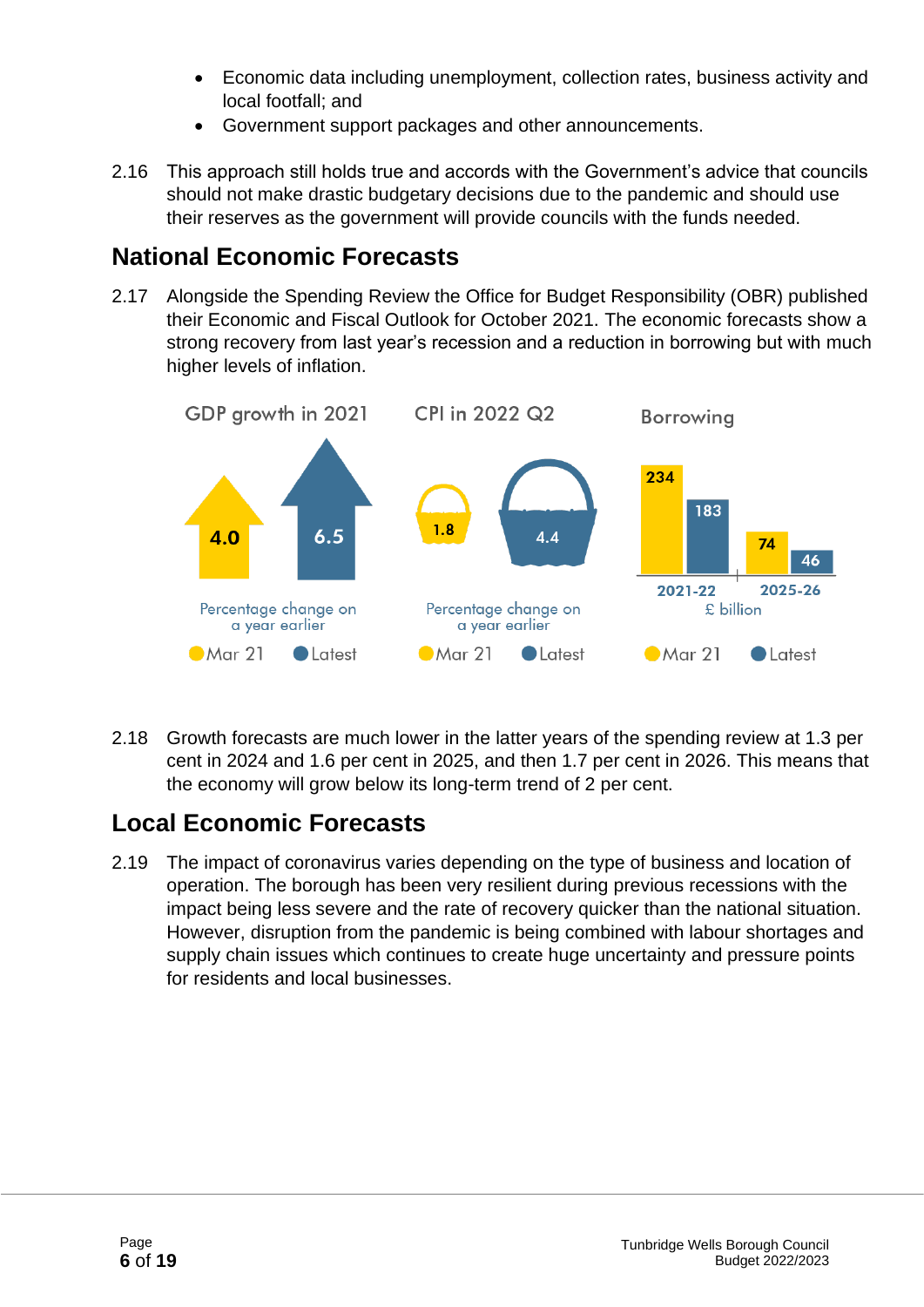- 2.20 A summary of local economic data is shown below:
	- Unemployment Rate for September 2021 for the borough is 3.3 per cent (2,330 claimants) and the 3rd lowest in Kent where the average is 4.6 per cent.
	- Council Tax collection rates to October 2021 are up 0.16 per cent.
	- Business Rates collection rates to October 2021 are down 5.06 per cent.
	- Empty business properties were 338 in October 2021 compared to 314 properties pre-covid.

#### **Draft Budget Breakdown**

2.21 The Council provides a diverse range of services across the Borough which is estimated to cost £61.9 million. The services are provided either by contractors, through partnership with other councils or by directly employing staff. The draft budget is based on an approved establishment of 325.25 Full Time Equivalents (FTEs).The following pie charts show the draft revenue expenditure and how this is to be funded.



#### **Pie Chart of 2022/23 Revenue Expenditure**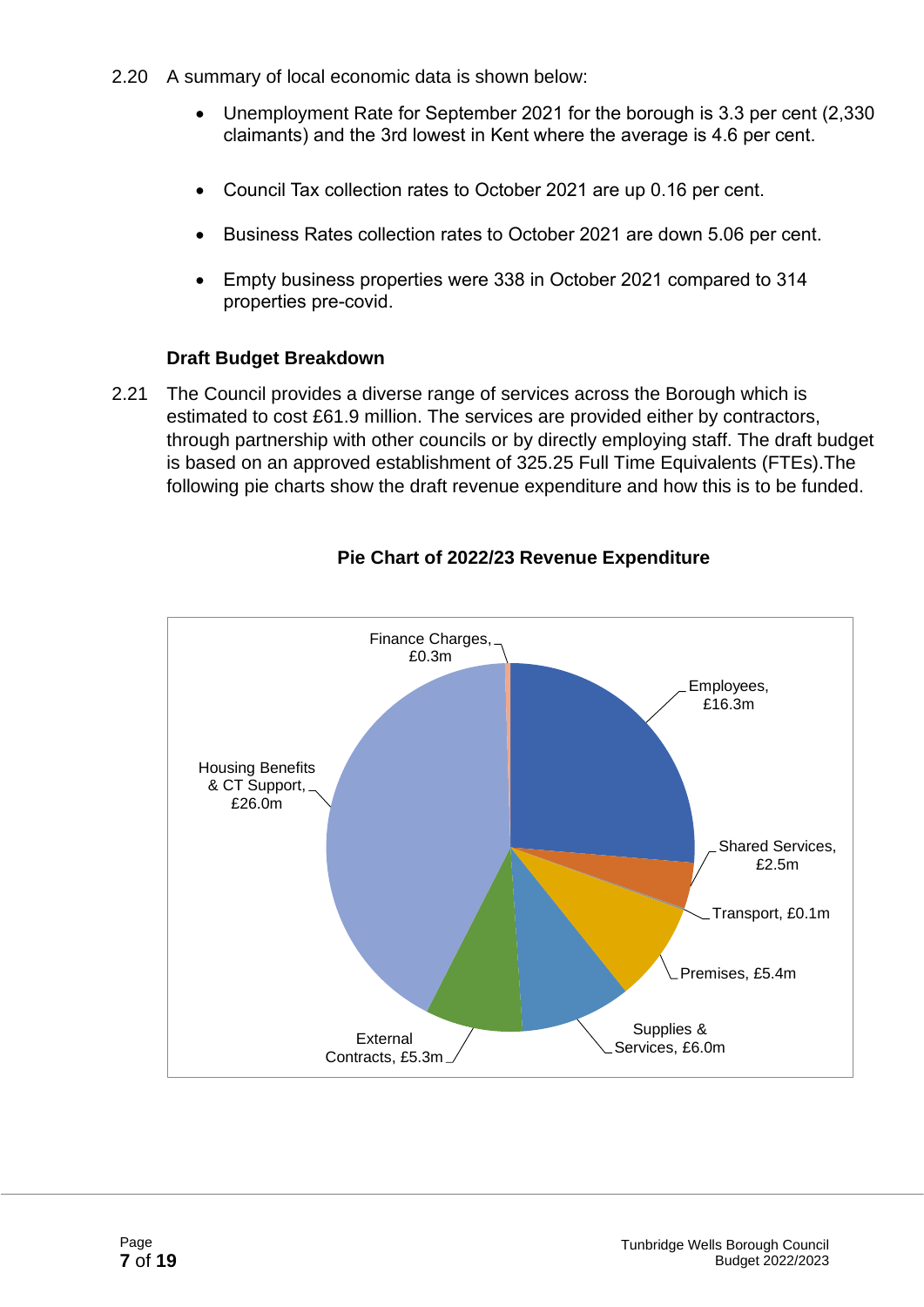#### **Pie Chart of 2022/23 Revenue Income**



2.22 A breakdown of the draft budget by service is provided in Appendix B. A subjective breakdown of the current budget per cost centre is available on the Council's website.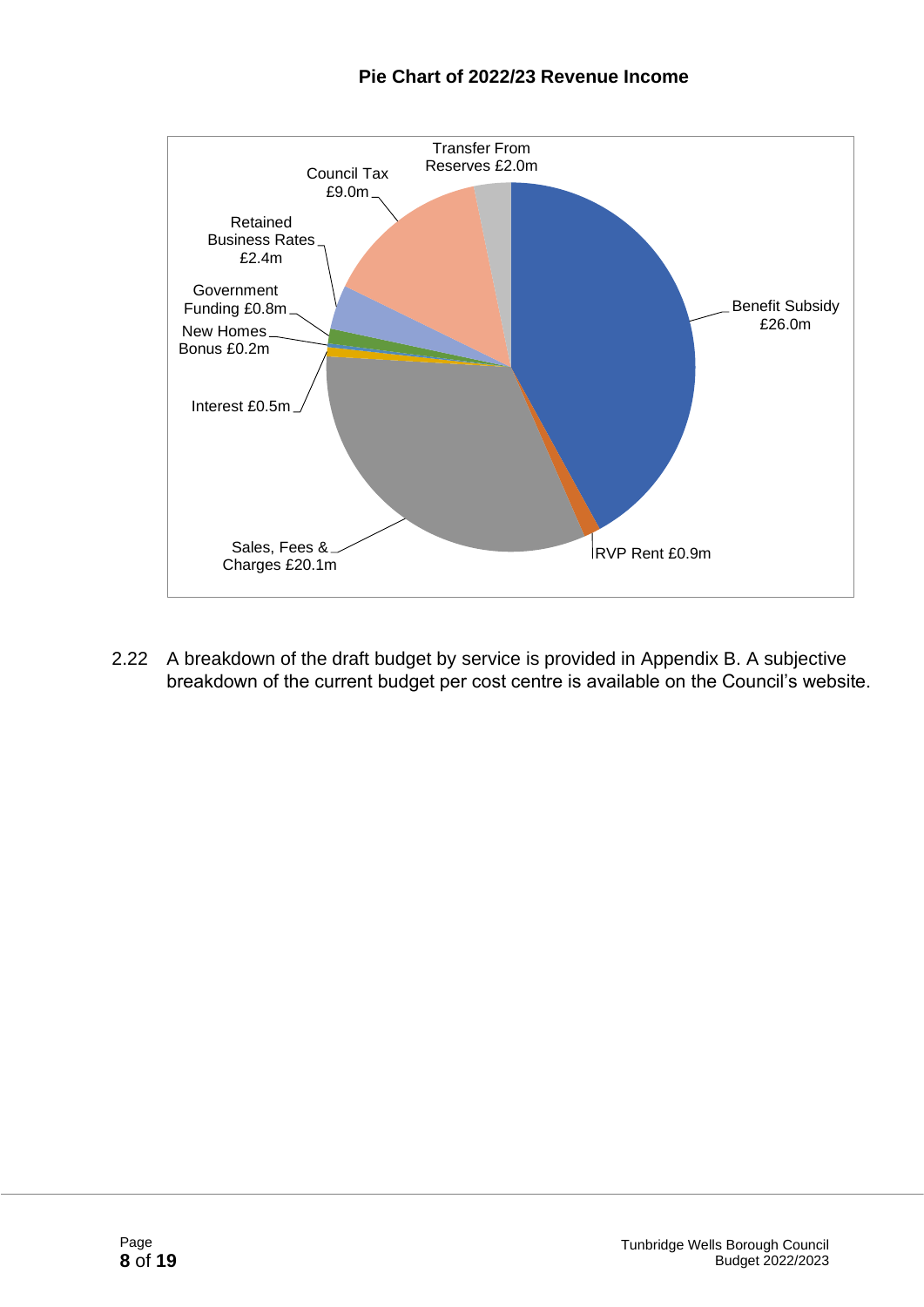#### **Latest Budget Projection 2022/23**

- 2.23 The current year's budget forms the base budget upon which projections are made for the medium-term to reflect the Council's Five-Year Plan and other strategies. The projection model has been updated to reflect expected changes at this time and is summarised in Appendix A.
- 2.24 The key variances over the current budget are shown below:

| Draft Budget as at December 2021             | £000s |
|----------------------------------------------|-------|
| <b>Employment Costs</b>                      | 380   |
| Transport                                    | 0     |
| Premises                                     | (53)  |
| <b>Business Rates</b>                        | 0     |
| <b>Supplies and Services</b>                 | 0     |
| Contracts                                    | 216   |
| The Amelia Scott Open                        | 292   |
| Miscellaneous                                | (4)   |
| Fees and Charges - Various                   | (403) |
| Fees and Charges - Crematorium               | 274   |
| Fees and Charges - Car Parking               | (667) |
| Management Fee - Sports Centre               | (290) |
| New Homes Bonus                              | (222) |
| <b>Revenue Support Grant</b>                 | 0     |
| Investment Income                            | (50)  |
| <b>Council Tax Increase</b>                  | (441) |
| Minimum Revenue Provision                    | 34    |
| Remove Reserve Funding (2021/22)             | 3,000 |
| <b>Budget Gap to be funded from Reserves</b> | 2,066 |

### **Budget Strategy**

2.25 There remains a deficit forecast for 2022/23 of £3,000,000 which, if left unmanaged, would need to be funded from reserves. In normal times the use of general reserves is unsustainable over the longer-term which led Cabinet in 2012 to set a definition of a balanced budget as follows:

"*Where ongoing expenditure is met from fees, charges, government grant and council tax with only the use of earmarked reserves being used to meet one-off priority expenditure.*"

2.26 These are not normal times, and the Council will need to continue to meet as a priority; the impact of the ongoing national emergency, the Council's responsibilities under the Civil Contingencies Act 2004 and the provision of statutory services.

### **Council Tax Strategy**

2.27 One source of funding for the provision of local services is council tax. This Council has historically had a policy of very low council tax levels and the strategy is for council tax to increase up to the threshold (the 'cap') for triggering a referendum.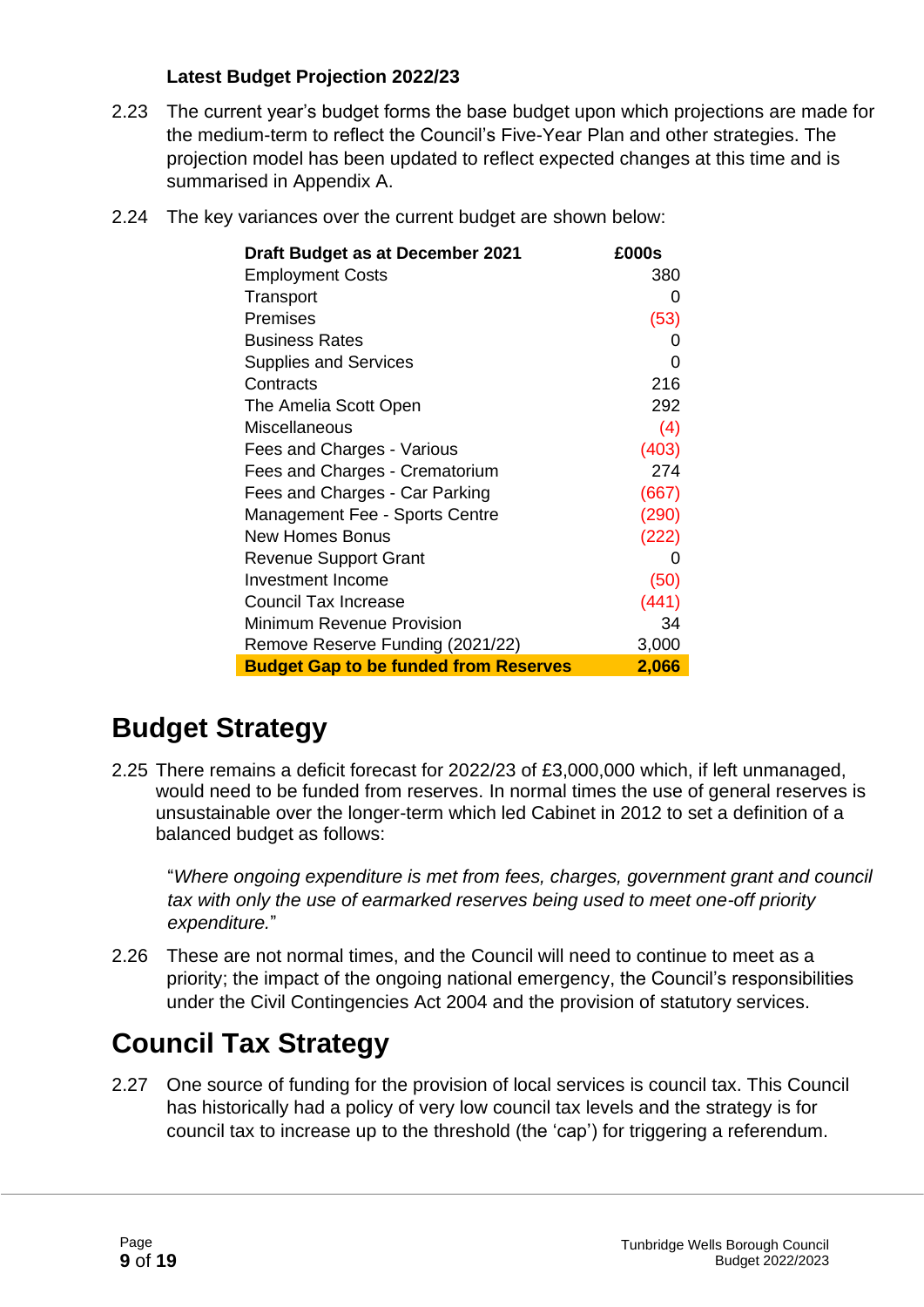- 2.28 In previous years, the most efficient authorities such as this Council have been able to increase council tax up to £5.00 a year rather than the cap of 2 per cent. Confirmation is expected to be set out in the Provisional Local Government Settlement 2022/23 in December. The Government assumes this Council will increase council tax by the maximum permitted in their assessment of this Council's available financial resources.
- 2.29 The Government has set different 'caps' for the various authorities who make up the council tax charge appearing on the bills for this borough, this is shown below:



2.30 The MTFS assumes that Council Tax will increase by £5 annually. It will be for Full Council in February 2022 to decide the level of council tax.

#### **Fees and Charges**

2.31 For the fees and charges which are not imposed by central government a report will be considered by Cabinet on 2 December 2021.

#### **Car Parking Charges**

2.32 There are no plans to increase pay and display car parking charges.

#### **Staff Savings and Efficiencies**

2.33 Directors/Heads of Services and Portfolio Holders have been busy trying to identify further efficiency options to reduce the cost of their services and to increase income. These discussions continue and need refining before they can be submitted for inclusion in the budget or in the case of staffing changes to the General Purposes Committee.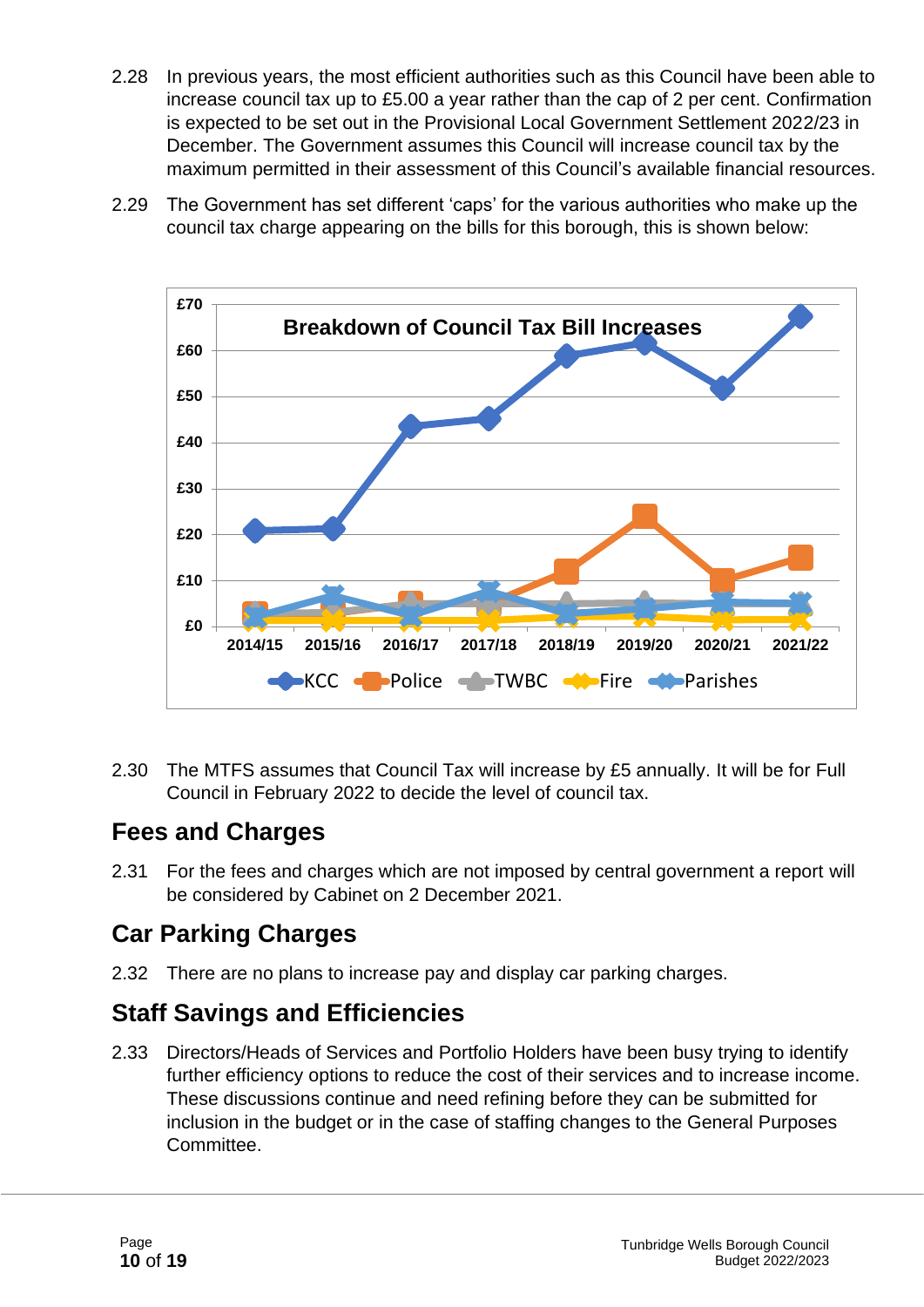#### **Digital Transformation**

2.34 It is not possible to keep working harder and faster with fewer resources and still provide safe, effective services. The Council will need to find new ways of working smarter and deliver services in a more digitally efficient form which meets with the way the public now interact with service providers. The Council has a Digital Services and Transformation Team in place to improve operational delivery and transform the way that services are provided. Details of these projects are reported quarterly to Cabinet and the resulting efficiencies will be incorporated into the budget-setting process.

#### **Spending Power**

2.35 The Government has developed a universal benchmarking indicator called 'Spending Power' to enable comparisons between councils of the income they receive from national and local taxpayers. This indicator appears to be the best available for identifying how much each council receives per household to provide local services. The graph below shows that using the Government's own calculation TWBC has the third lowest spending power in Kent at just £248 per household (£245 in 2020/21).



#### **Capital and Revenue Reserves**

2.36 The Medium-Term Financial Strategy maintains the following as an adequate level of reserves:

|                                   | <b>Minimum</b> |
|-----------------------------------|----------------|
| <b>General Reserves (Revenue)</b> | £3.0 million   |
| <b>Capital Receipts</b>           | £1.0 million   |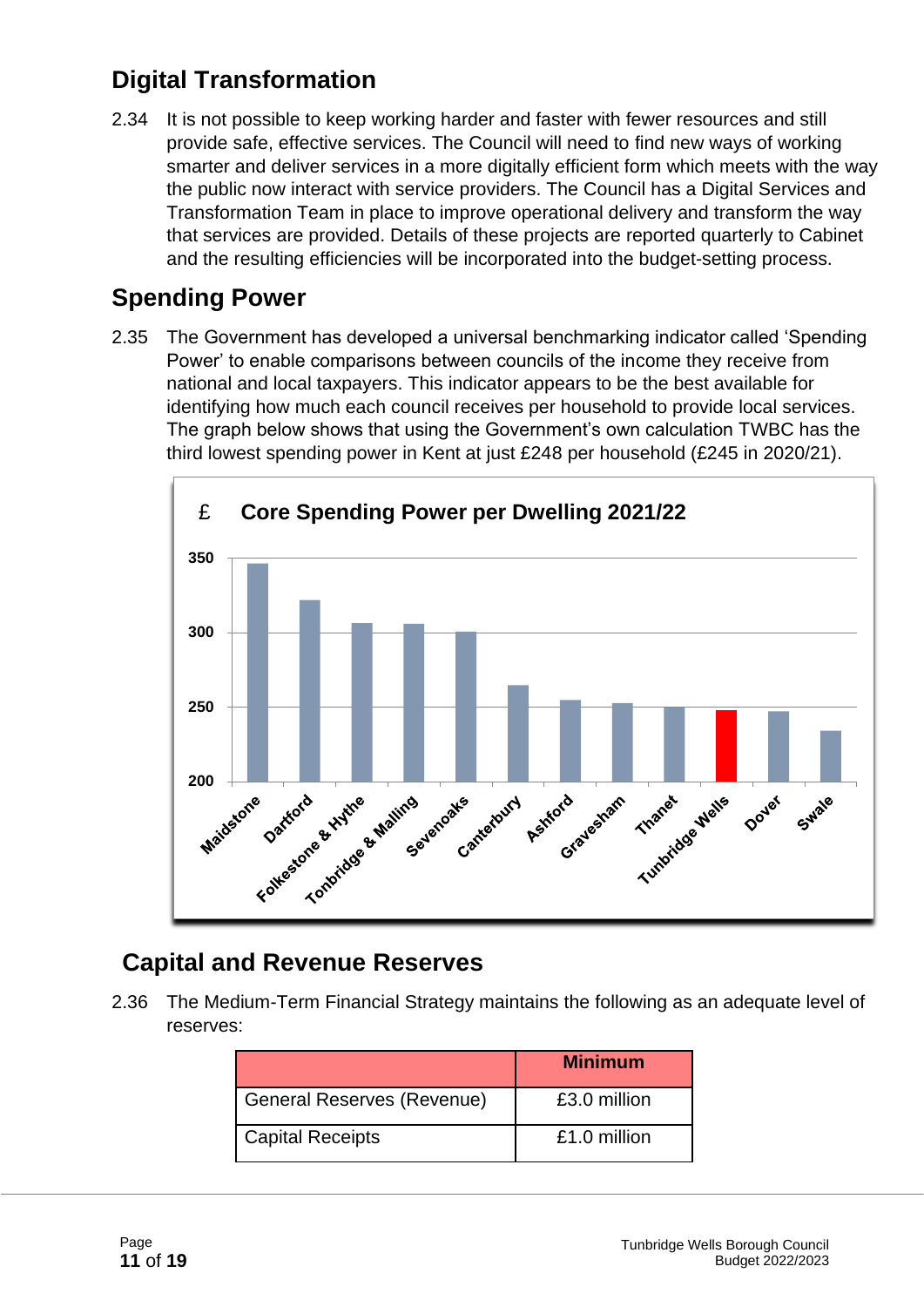2.37 The reserves and balances are currently forecast to meet the above levels although maintaining this position relies on delivering not just a balanced budget in 2022/23 but a sustainable budget for the future.

#### **Capital Programme**

- 2.38 At the Full Council meeting on 24 February 2021 the capital programme for 2021/22 to 2024/25 was approved.
- 2.39 Over the course of the past year the Council has made significant efforts to dispose of surplus land and property identified in the Asset Management Plan (AMP) with a view both to deliver capital receipts and to reduce operational running costs. The AMP provides a framework for further such work over the coming year and this work will be funded from a proportion of the capital receipts received (subject to the necessary approval).
- 2.40 The four-year capital programme will be rolled forward for another year. Any subsequent additions will be considered using the formal application approval process throughout the year.
- 2.41 Below is a summary of new applications to the capital programme which will require Full Council to agree in principle the additional total gross project funding of £2,140,500. The decision to procure each scheme and the source of funding will be determined by the s151 Officer.

| <b>New Schemes</b>                                                                                    | <b>Total Gross</b><br><b>Project Cost</b> | 2022/23<br><b>Gross Cost</b><br>£ | <b>Earmarked</b><br><b>Reserve</b><br><b>Funding</b> | Cap & Rev<br><b>Initiatives</b><br>Res.<br><b>Funding</b><br>£ |  |  |  |  |
|-------------------------------------------------------------------------------------------------------|-------------------------------------------|-----------------------------------|------------------------------------------------------|----------------------------------------------------------------|--|--|--|--|
| A LIST - Health & Safety Related, Revenue or Capital Income Stream, S106 funded or Political Priority |                                           |                                   |                                                      |                                                                |  |  |  |  |
| Camden Centre Roof                                                                                    | 204,000                                   | 204,000                           |                                                      | (204, 000)                                                     |  |  |  |  |
| Theatre Lighting Desk                                                                                 | 32,000                                    | 32,000                            |                                                      | (32,000)                                                       |  |  |  |  |
| Parking Electric Van                                                                                  | 24,500                                    | 24,500                            | (24, 500)                                            |                                                                |  |  |  |  |
| Assembly Hall LED Lighting                                                                            | 88,000                                    | 88,000                            | (88,000)                                             |                                                                |  |  |  |  |
| <b>TOTAL</b>                                                                                          | 348,500                                   | 348,500                           | (112,500)                                            | (236,000)                                                      |  |  |  |  |
| <b>B LIST - Service/Property Improvements</b>                                                         |                                           |                                   |                                                      |                                                                |  |  |  |  |
| Dowding House                                                                                         | 924,000                                   | 231,000                           |                                                      | (231,000)                                                      |  |  |  |  |
| Camden Centre Lift                                                                                    | 45,000                                    | 45,000                            |                                                      | (45,000)                                                       |  |  |  |  |
| Town Hall Lift                                                                                        | 43,000                                    | 43,000                            |                                                      | (43,000)                                                       |  |  |  |  |
| Theatre Lift                                                                                          | 40,000                                    | 40,000                            |                                                      | (40,000)                                                       |  |  |  |  |
| Town Hall Switchgear                                                                                  | 55,000                                    | 55,000                            |                                                      | (55,000)                                                       |  |  |  |  |
| Town Hall Security System                                                                             | 30,000                                    | 30,000                            |                                                      | (30,000)                                                       |  |  |  |  |
| <b>Council Chamber Furniture</b>                                                                      | 30,000                                    | 30,000                            |                                                      | (30,000)                                                       |  |  |  |  |
| Cinderhill Additional Plot & Amenity Buildings                                                        | 625,000                                   | 625,000                           |                                                      | (625,000)                                                      |  |  |  |  |
| <b>TOTAL</b>                                                                                          | 1,792,000                                 | 1,099,000                         | $\mathbf{0}$                                         | (1,099,000)                                                    |  |  |  |  |
|                                                                                                       |                                           |                                   |                                                      |                                                                |  |  |  |  |
| <b>TOTAL</b>                                                                                          | 2,140,500                                 | 1,447,500                         | (112,500)                                            | (1, 335, 000)                                                  |  |  |  |  |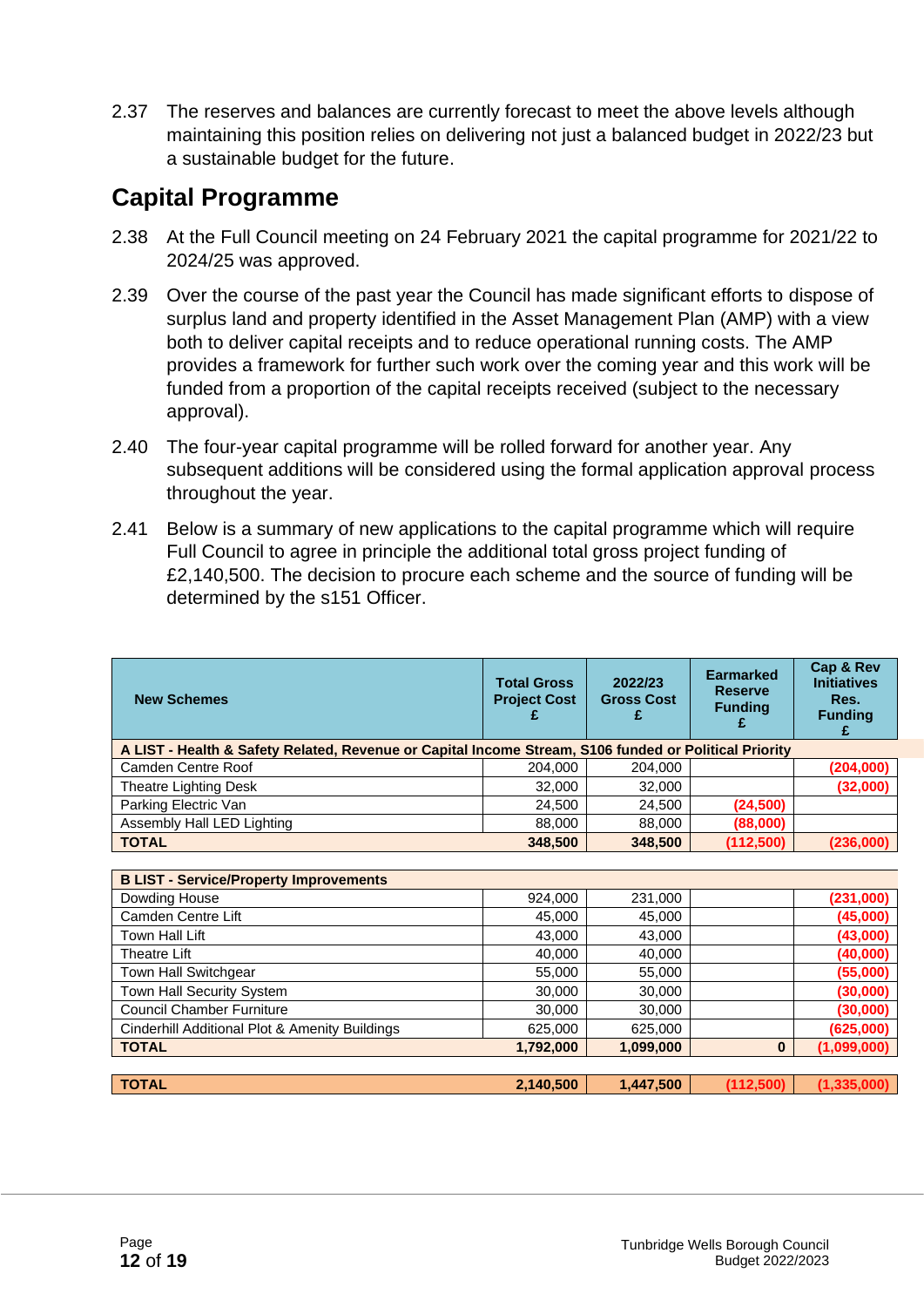- 2.42 The significant recurring cost of; planned maintenance, responsive repairs and the above capital investment in the Council's Civic Buildings, Car Parks and Leisure Centres is not financially sustainable over the medium-term and a solution that provides value for money needs to be determined.
- 2.43 The Council has no external debt but with reserves largely allocated it will be necessary to commence borrowing to fund additional capital schemes. The Council does have the potential for using new capital receipts, building up usable reserves and access to internal and external borrowing. The determination as to which source of funding is most appropriate is a technical judgement that will be made by the s151 Officer.
- 2.44 In addition to the revenue and capital budgets, the Council has earmarked reserves which form part of the Budget and Policy Framework and are available to fund the specific purpose of the reserve in accordance with the virement procedure rules. The projected balances of these reserves are shown below and assume that the revenue budget is balanced after 2023/24 without further utilisation of reserves.

|                                                                    | 31-Mar-21<br><b>Actual</b> | 31-Mar-22<br><b>Forecast</b> | 31-Mar-23<br><b>Forecast</b> | 31-Mar-24<br><b>Forecast</b> | 31-Mar-25<br><b>Forecast</b> | 31-Mar-26<br><b>Forecast</b> |
|--------------------------------------------------------------------|----------------------------|------------------------------|------------------------------|------------------------------|------------------------------|------------------------------|
|                                                                    | £000's                     | £000's                       | £000's                       | £000's                       | £000's                       | £000's                       |
| <b>General Fund</b>                                                | 4,301                      | 4,301                        | 4,301                        | 4,301                        | 4,301                        | 4,301                        |
| <b>Earmarked Reserves</b>                                          | 13,662                     | 9,339                        | 8,075                        | 6,820                        | 6,215                        | 5,715                        |
| 2021/22 Budget Deficit                                             | $\Omega$                   | $-1,518$                     | $-1,518$                     | $-1,518$                     | $-1,518$                     | $-1,518$                     |
| 2022/23 Budget Deficit<br><b>Grant Volatility (Collection Fund</b> | 0                          | 0                            | $-2,066$                     | $-2,066$                     | $-2,066$                     | $-2,066$                     |
| adj)                                                               | 15,398                     | 2,602                        | 1,301                        | 0                            | 0                            | $\Omega$                     |
| Capital Grants & Contributions                                     | 2,781                      | 2,781                        | 2,781                        | 2,781                        | 2,781                        | 2,781                        |
| <b>Capital Receipts Reserve</b>                                    | 3,118                      | 1,000                        | 1,000                        | 1,000                        | 1,000                        | 1,000                        |
| Amelia Scott Capital Receipt                                       | 7,680                      | 7,680                        | 7,680                        | 7,680                        | 7,680                        | 7,680                        |
| Amelia Scott Capital Spend                                         | $-7,474$                   | $-7,680$                     | $-7,680$                     | $-7,680$                     | $-7,680$                     | $-7,680$                     |
| <b>Total Reserves</b>                                              | 39,466                     | 18,505                       | 13,874                       | 11,318                       | 10,713                       | 10,213                       |
| <b>Outstanding Financing</b>                                       |                            |                              |                              |                              |                              |                              |
| 33 Monson Road                                                     | $-1,496$                   | $-1,425$                     | $-1,354$                     | $-1,282$                     | $-1,211$                     | $-1,140$                     |
| Dowding House                                                      | $-1,960$                   | $-1,870$                     | $-1,781$                     | $-1,692$                     | $-1,603$                     | $-1,514$                     |
| The Lodge, Calverley Park                                          | $-489$                     | $-468$                       | $-447$                       | $-426$                       | $-404$                       | $-382$                       |
| Royal Victoria Place                                               | $-966$                     | $-924$                       | $-882$                       | $-840$                       | $-798$                       | $-756$                       |
| Waste Bins & Caddies                                               | $-598$                     | $-532$                       | $-465$                       | $-399$                       | $-333$                       | $-267$                       |
| <b>Civic Site Essential Works</b>                                  | $-95$                      | $-1,922$                     | $-1,845$                     | $-1,768$                     | $-1,691$                     | $-1,614$                     |
| Amelia Scott (additional funding)                                  | $\Omega$                   | $-2,000$                     | $-1,920$                     | $-1,840$                     | $-1,760$                     | $-1,680$                     |
| <b>Total Outstanding Financing</b>                                 | $-5,604$                   | $-9,141$                     | $-8,694$                     | $-8,247$                     | $-7,800$                     | $-7,353$                     |

Note: Schemes not funded from reserves need to be charged to revenue and this repayment is reflected in the reduction in financing over the life of the asset.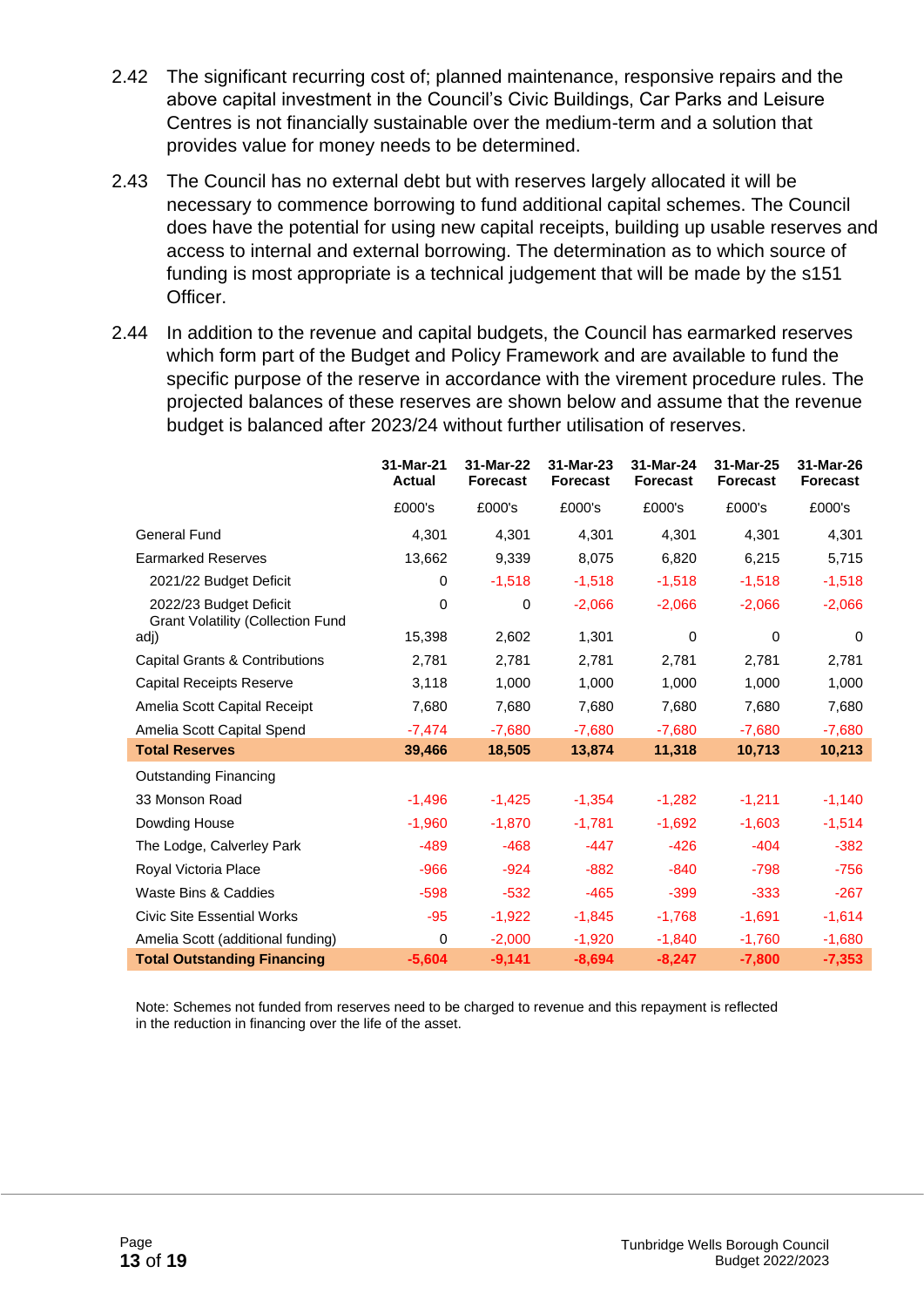2.45 The Council does not have any external debt but with borrowing costs reducing to record low levels the s151 Officer has the flexibility to take advantage of this situation and borrow as an alternative to utilising capital receipts.

#### **Budget Calculations and Adequacy of Reserves**

- 2.46 When the budget is set in February the Council's Section 151 Officer must give his view on the robustness of the estimates and adequacy of reserves.
- 2.47 The Council's Medium-Term Financial Strategy projects the financial impact of the Council's current and proposed policies in the short and medium-term. This report and the projections in Appendix A will form part of the MTFS Update for 2022/23.
- 2.48 It is important to recognise that there are many factors that can affect some budgets and where variances could be significant requiring closer budget management and action; these areas include:

| <b>Risk Area</b>         | <b>Management</b>                                                                                                                                                                                                                                                                                                                                                                                                                                                                                                                                                                          |
|--------------------------|--------------------------------------------------------------------------------------------------------------------------------------------------------------------------------------------------------------------------------------------------------------------------------------------------------------------------------------------------------------------------------------------------------------------------------------------------------------------------------------------------------------------------------------------------------------------------------------------|
| Covid-19 Pandemic        | The pandemic is a health emergency which resulted in the greatest<br>recession in a century. Further economic and health restrictions will<br>continue to have significant and fundamental budgetary<br>implications.                                                                                                                                                                                                                                                                                                                                                                      |
| <b>Climate Emergency</b> | In July 2019 Full Council declared a climate emergency. A climate<br>cross-party task force has been established and a dedicated report<br>is due with actions to make the Borough carbon neutral by 2030.<br>No financial requirements have been identified or provided for<br>within the Medium-Term Financial Strategy. The cross-party group<br>agreed to lobby central government to provide additional resources<br>and to grant the necessary freedoms to deliver the above ambition.                                                                                               |
| Labour Shortages         | Numerous parts of the economy are exposed to critical shortages<br>of essential skills and professions. Where possible the council will<br>work with its contractors and across the sector to manage any<br>disruption.                                                                                                                                                                                                                                                                                                                                                                    |
| Growth                   | The Government is clear that local authorities have a responsibility<br>to grow their local economies through new housing and<br>businesses.<br>The private sector is very selective in identifying those areas in<br>which to invest and there is tough competition between destination<br>towns. The borough needs to be viewed as 'open for business' and<br>receptive to growth if it is to retain and attract residents and<br>businesses and to deliver wider economic benefits.<br>It is important to avoid a lack of confidence by the private sector to<br>invest in the borough. |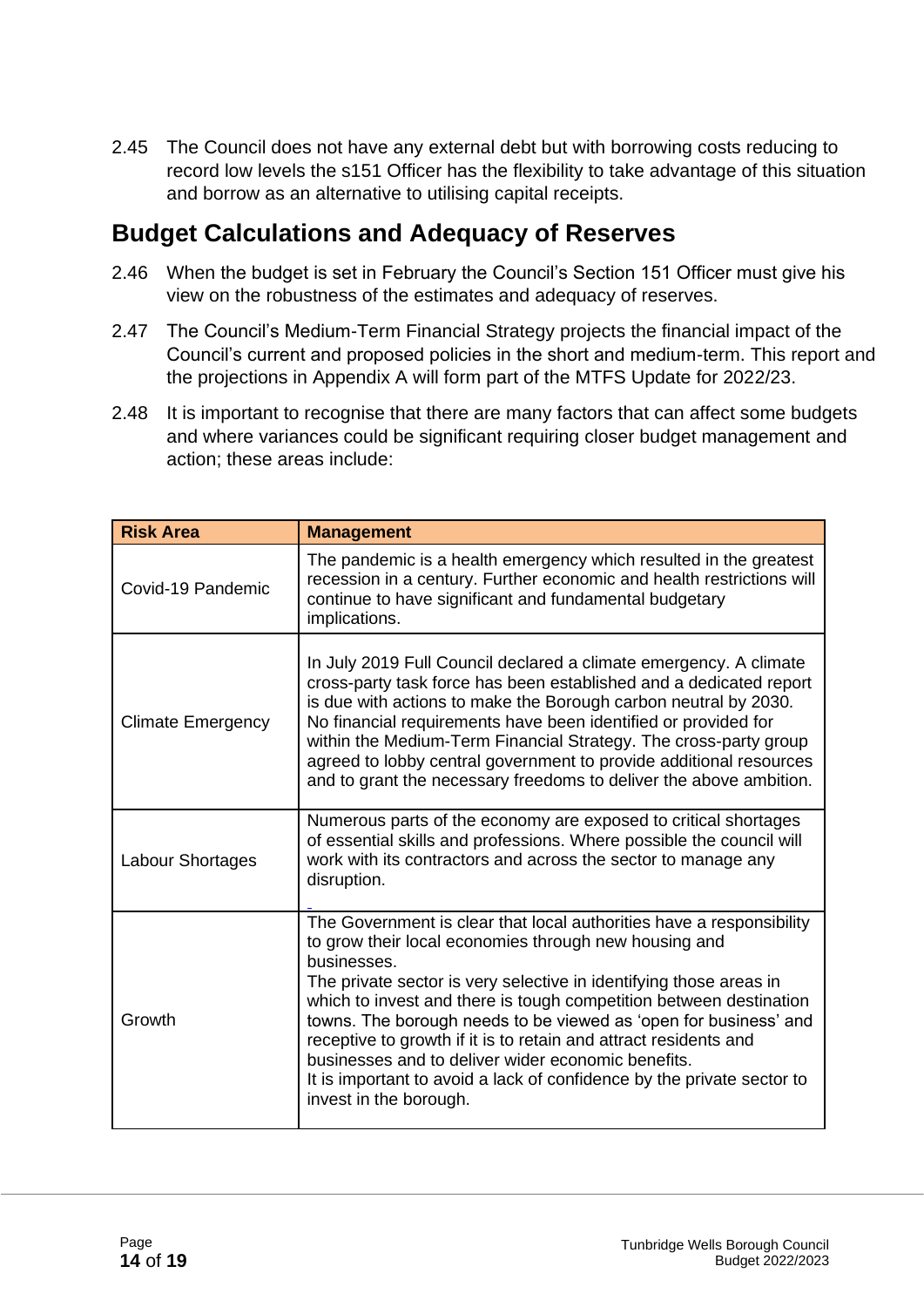| <b>Market Failure</b>                            | The Council is required to procure services and is reliant on a free<br>and competitive market to obtain best value. In some<br>circumstances the contractors may be unwilling or unable to take<br>on the risk of providing services without significant cost increases<br>in existing or new contracts.                                                    |
|--------------------------------------------------|--------------------------------------------------------------------------------------------------------------------------------------------------------------------------------------------------------------------------------------------------------------------------------------------------------------------------------------------------------------|
| <b>Property Assets</b>                           | The cost of maintaining property assets is currently around 10 per<br>cent of the Net Revenue Budget and annually consumes around<br>£1- £3 million in capital expenditure. Despite this some property<br>assets have reached the end of their useful life and are at risk of<br>further responsive costs to keep them operational.                          |
| Planning Inquiry<br>Costs                        | Whilst the primacy of planning is paramount, decisions taken by<br>the Planning Committee can lead to formal planning inquiries which<br>have the potential for substantial costs to arise which are not<br>budgeted for.                                                                                                                                    |
| <b>Business Rates</b><br><b>Retention Scheme</b> | Part of the Council's funding is now linked to the amount of<br>business rates due in the Borough. However, the Government has<br>also transferred the liability for business rate appeals already in the<br>system. To help mitigate the impact of appeals the Council<br>maintains a Grant Volatility Reserve and is part of a Kent Business<br>Rate Pool. |
|                                                  | The majority of the Council's income is derived from sources which<br>are subject to the prevailing economic conditions.                                                                                                                                                                                                                                     |
| <b>Economic Conditions</b>                       | Economic conditions can also alter the demand for council services<br>and those provided by partners and the voluntary sector.                                                                                                                                                                                                                               |
| <b>Employee Costs</b>                            | The move to local pay offers some protection but a watching brief<br>is still required especially regarding the vacancy factor. Changes<br>to pensions, National Insurance and the introduction of an<br>apprentice levy have been included where known but such further<br>changes can have a significant cost.                                             |
|                                                  | Demand for some professionals exceeds supply and this is<br>exacerbated by the higher salaries available in London and parts of<br>the private sector which can now be earned without the need to<br>commute daily.                                                                                                                                          |
| Parking Income                                   | Dependent on usage and the economic environment.                                                                                                                                                                                                                                                                                                             |
| Planning and<br>Licensing Income                 | Dependent on the economy and the impact of legislative changes<br>which limit the full recovery of the cost of providing these services.                                                                                                                                                                                                                     |
| Crematorium Income                               | Dependent on mortality rates and competition.                                                                                                                                                                                                                                                                                                                |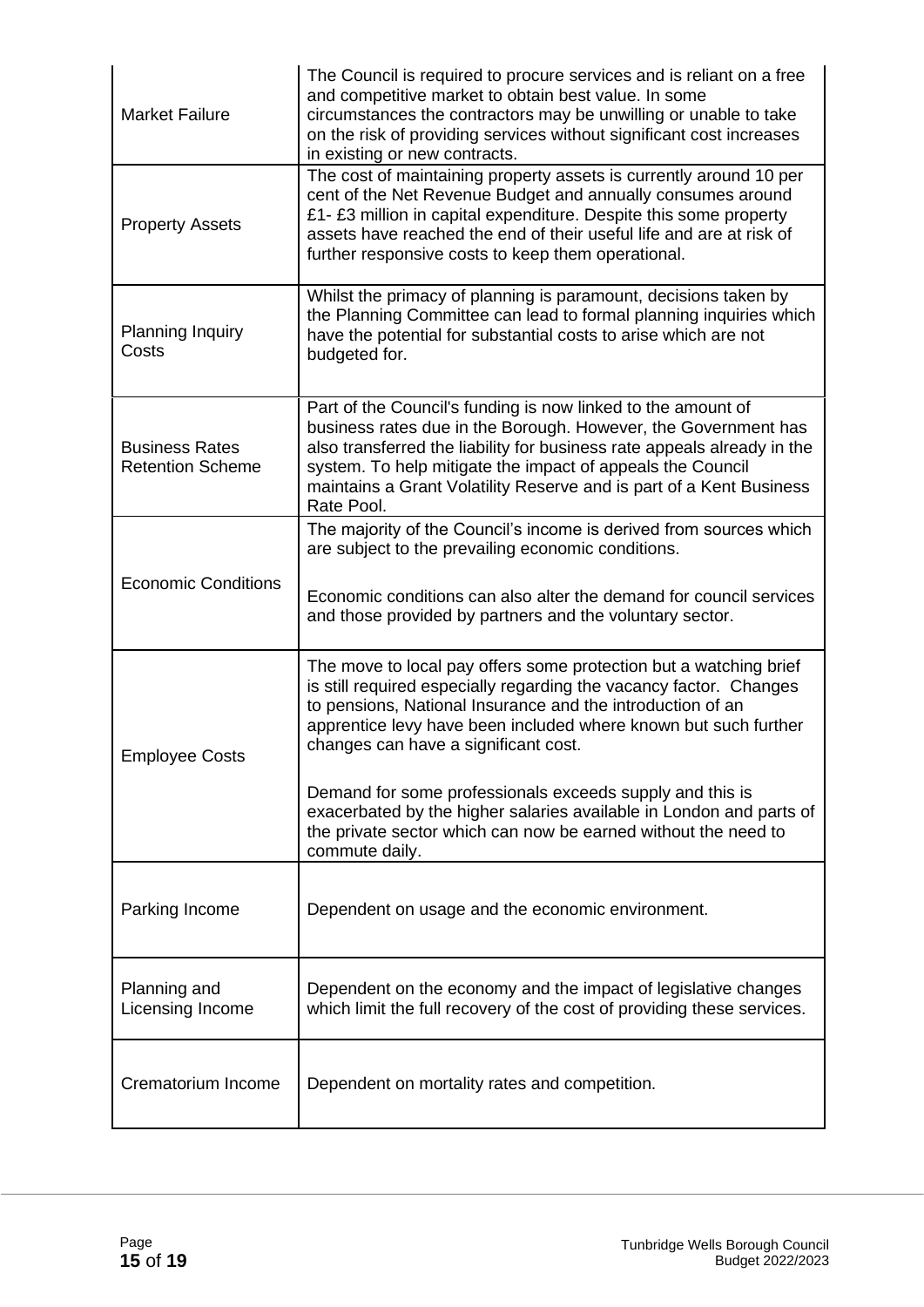| Contracts                                                      | Dependent on inflation indices and a competitive market.                                                                                                                                      |
|----------------------------------------------------------------|-----------------------------------------------------------------------------------------------------------------------------------------------------------------------------------------------|
| <b>Utilities</b>                                               | Global supply and demand plus above inflation price rises.                                                                                                                                    |
| <b>Land Charges</b>                                            | The Infrastructure Bill was approved, paving the way for Local<br>Land Charges to be centralised into a single computer system. The<br>Land Registry are scheduled to take over from 2023/24. |
| <b>Investment Returns</b>                                      | New cash deposits are dependent on interest rates and levels of<br>balances.                                                                                                                  |
|                                                                | Property investments are dependent on the type of asset and<br>rental demands.                                                                                                                |
| <b>Targeted Options to</b><br><b>Reduce Net</b><br>Expenditure | Assumes that savings identified are delivered and there are no<br>unintended consequences.                                                                                                    |
| <b>Capital Receipts</b>                                        | Capital is tied up in non-operational assets which if released will<br>help to reduce the use of cash reserves to fund the capital<br>programme.                                              |
| <b>Government Policy</b><br>and Announcements<br>by Ministers  | There has been a significant increase in the volume of legislation<br>and announcements which can undermine strategic planning and<br>compromise budget assumptions.                          |
| Capital Programme                                              | Major capital schemes carry a significant risk which is managed<br>through the Council's Strategic Risk Register.                                                                             |
|                                                                | The funding of capital can also have a significant impact on the<br>revenue budget where external borrowing is required.                                                                      |

#### **National Policy and Legislative Changes**

2.49 The above forecasts are subject to changes from the following government activities:

- The health and financial measures required for the impact of, and recovery from the Pandemic
- The Provisional Local Government Finance Settlement 2022/23; and
- The White Paper on 'Levelling Up' and reforming Local Government Finance.

## **3. Options Considered**

3.1 The budget-setting process is well rehearsed and has largely been successful in delivering a balanced budget and engaging with the public. There may be other alternatives but ultimately the Council must produce a budget which meets its statutory responsibilities.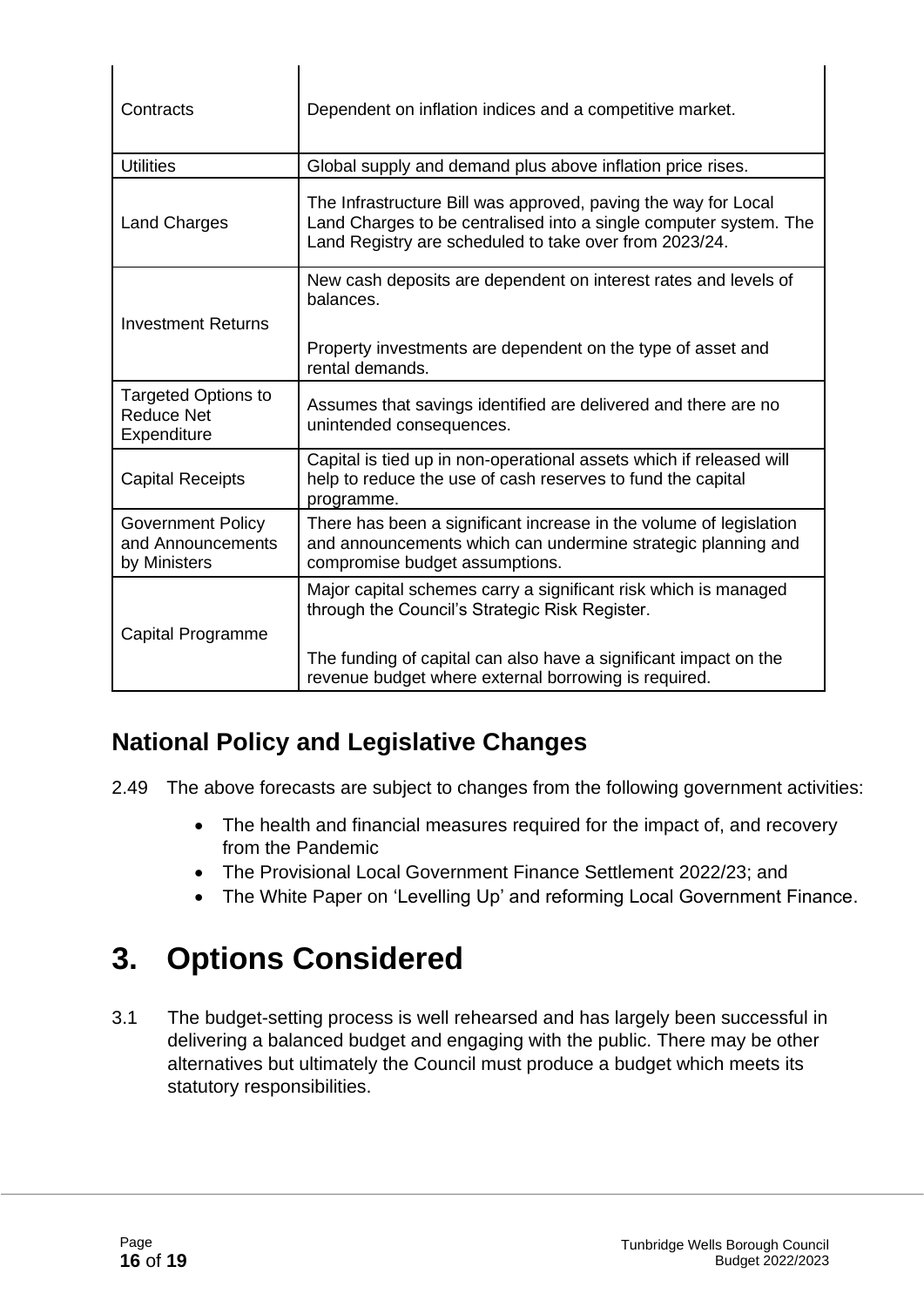## **4. Preferred Option and Reason**

4.1 This report is the third in the formal budget-setting process which will be informed through consultation and research. Decisions on priorities and services will be communicated on a regular basis.

### **5. Consultation on Options**

- 5.1 Early public engagement is essential to arrive at suitable feedback which can be developed in time to be incorporated within the budget. Information will be placed on the Council's website along with articles in Local which allows members of the public, staff and businesses to provide their ideas for how to reduce spending and optimise income while protecting the quality of public services.
- 5.2 The Cabinet Advisory Boards and the Overview and Scrutiny Committee will continue to provide a good source of challenge in developing the budget and to the level of service provided.
- 5.3 The above will form an overall picture of prioritisation. Cabinet draft budget proposals will then be tested through a budget survey which will be publicised and available both on the Council's website and in printed form on request. The closing date for the budget survey will be 14 January 2022.

## **6. Implementation**

6.1 This report sets out the mechanism by which Cabinet will deliver its service and budget strategy. The draft budget proposals will be considered by Overview and Scrutiny Committee in January 2022. Final proposals for the budget will be agreed by Cabinet in February and proposed for approval by Full Council in February 2022.

### **7. Appendices and Background Documents**

Appendices:

- Appendix A: Medium-Term Budget Projections
- Appendix B: Draft Budget by Service

Background Papers:

• None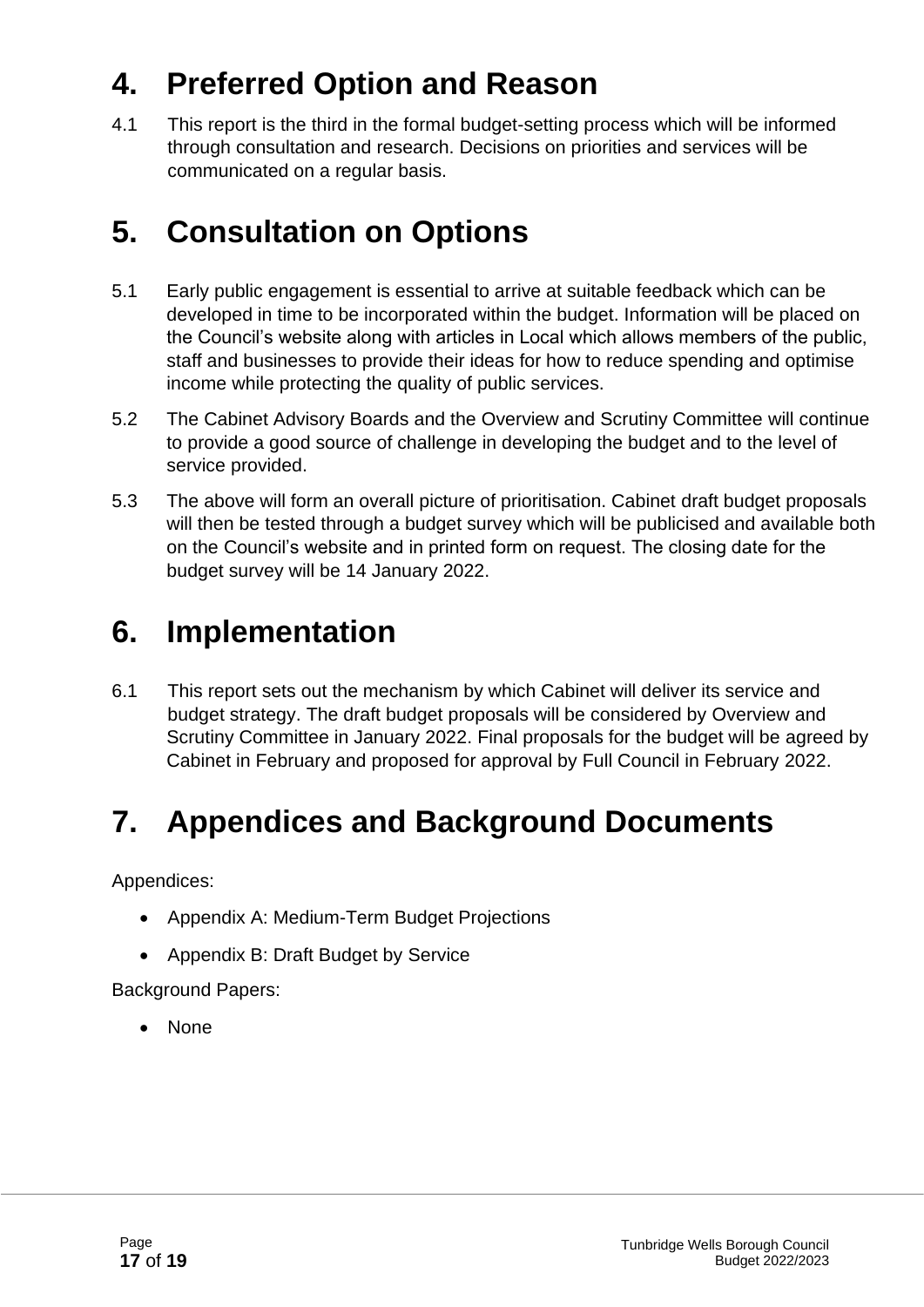## **8. Cross Cutting Issues**

| <b>Issue</b>                                  | <b>Implications</b>                                                                                                                                                                                                                                              | Sign-off                                                                 |
|-----------------------------------------------|------------------------------------------------------------------------------------------------------------------------------------------------------------------------------------------------------------------------------------------------------------------|--------------------------------------------------------------------------|
| <b>Legal including</b><br>Human Rights<br>Act | The Five-Year Plan and budget form part of<br>the Council's Policy Framework.                                                                                                                                                                                    | Director of<br>Finance, Policy<br>and<br>Development, 4<br>November 2021 |
| <b>Finance and</b><br>other resources         | This report forms part of the Council's Budget<br>and Policy Framework.                                                                                                                                                                                          | Director of<br>Finance, Policy<br>and<br>Development, 4<br>November 2021 |
| <b>Staffing</b><br>establishment              | Where savings proposals impact on staff then<br>this will be managed in accordance with<br>Human Resources policies.                                                                                                                                             | Director of<br>Finance, Policy<br>and<br>Development, 4<br>November 2021 |
| <b>Risk</b><br>management                     | An assessment of the risk factors<br>underpinning the budget will accompany the<br>final budget report. The Strategic Risk<br>Register also includes a risk on funding<br>streams which is being monitored by Cabinet<br>and the Audit and Governance Committee. | Director of<br>Finance, Policy<br>and<br>Development, 4<br>November 2021 |
| <b>Environment</b><br>and sustainability      | The budget has regard to the environmental<br>sustainability priorities within the Five-Year<br>Plan.                                                                                                                                                            | Director of<br>Finance, Policy<br>and<br>Development, 4<br>November 2021 |
| <b>Community</b><br>safety                    | The budget has regard to the community<br>safety priorities within the Five-Year Plan.                                                                                                                                                                           | Director of<br>Finance, Policy<br>and<br>Development, 4<br>November 2021 |
| <b>Health and</b><br><b>Safety</b>            | The budget has regard to the Health and<br>Safety obligations and priorities within the<br>Five-Year Plan.                                                                                                                                                       | Director of<br>Finance, Policy<br>and<br>Development, 4<br>November 2021 |
| <b>Health and</b><br>wellbeing                | The budget has regard to the health and<br>wellbeing priorities within the Five-Year Plan.                                                                                                                                                                       | Director of<br>Finance, Policy<br>and                                    |